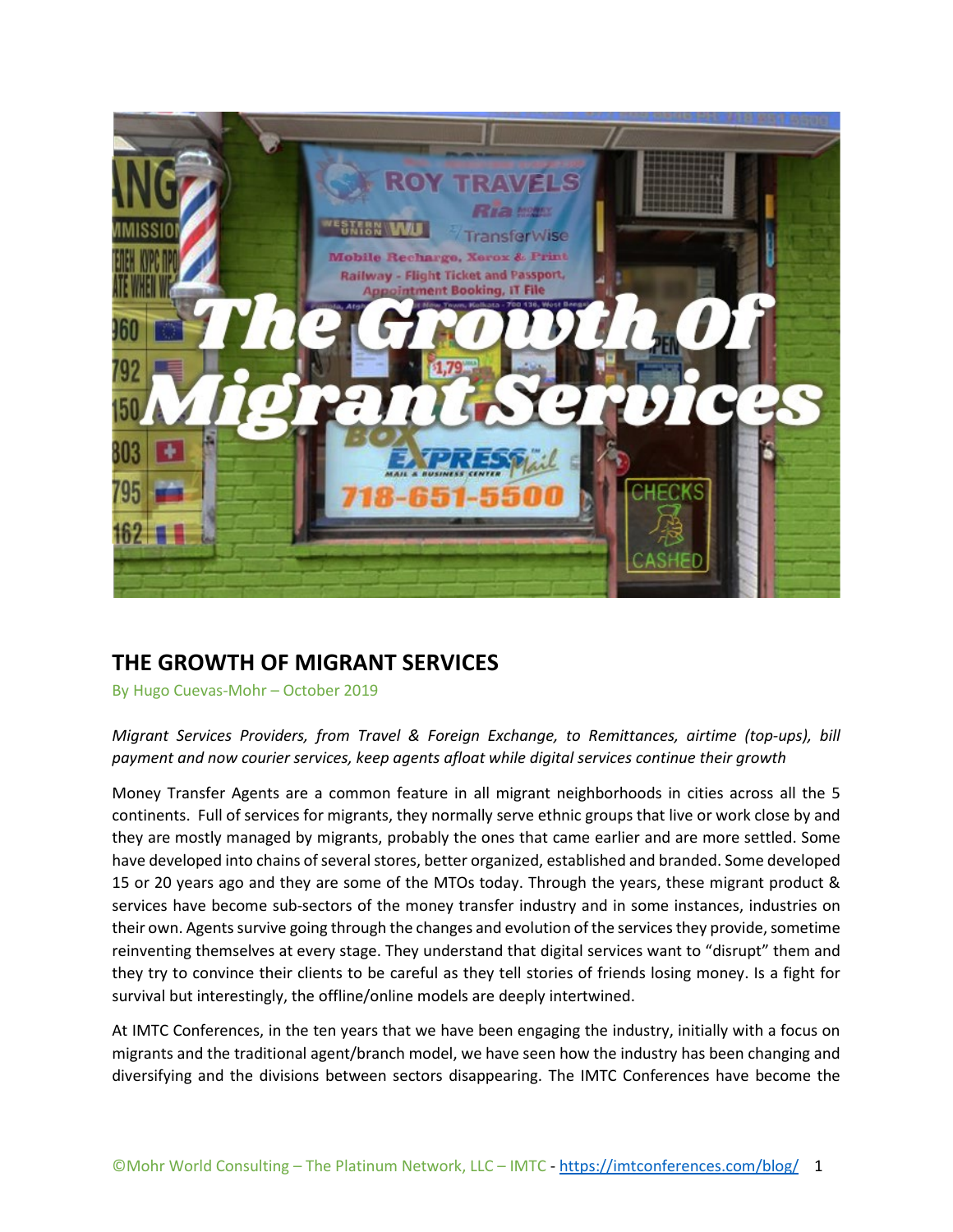International Money Transfer, Remittances and Cross-Border Payment Conferences, a broader name to fill the ever-expanding membership base of this industry.

Even the white & black division of Bank & Non-Banks have been disappearing in many ways. There are now Payment Banks, a regulatory response in some countries to get MMOs to have a differentiated license and provide financial services to their mobile userbase. There are Digital Banks that behave more like Non-Banks (Money Transfer Companies or Foreign Exchange Firms) and regulators in some countries are having trouble how to classify them. Some banks are not really recognized by other large commercial banks as banks, like the International Financial Entities (IFEs) in Puerto Rico. Banks have moved to the island from other jurisdictions just to find out that they might not considered "banks" by some. We have cases where a large bank has denied a wire transfer to another bank because "is not a bank". Bank events are now catering to NBFIs (MSBs, PIs & EMIs<sup>[1](#page-1-0)</sup>) and the ever-expanding presence of banks at IMTC just shows us how financial services have changed and the service & products in this industry keep growing.

Technology is indeed a big driver of these changes. But is also customer behavior, decrease in margins, speed, transparency, etc. Fintech creativity is constantly surprising me when I discuss with start-ups their participation at IMTC events or seasoned companies developing and presenting new services & products, mostly digital but not all. We have seen ourselves this creativity with the [RemTech Awards](https://remtech.org/) in 2019 and the [Innovation Forums](https://imtconferences.com/imtc-world-2019-courses/) we hold, like the one coming at IMTC WORLD 2019, November 12 in Miami. For 2020, we are honored again to partner with IFAD for the 2020 awards at their Global Forum to be held in Nairobi, Kenya in June 2020.

## **Airtime (top-ups) & Bill Payment**

In 2013 The Economist published an article stating that Airtime is money, the "other type of mobile money"<sup>[2](#page-1-1)</sup>. Airtime replaced the telephone cards that money transfer agents sold to their clients to call home with plans so migrants could call their families cheaply. These agents now offer top-ups. In 2018 airtime value was estimated at more than US\$600 million a month, just 4.5% of the mobile money ecosystem totaling US\$1[3](#page-1-2).6 billion as this blog for Tranglo mentions<sup>3</sup>. This is not an insignificant amount for a niche market dominated by foreign workers. Now several online money transfers are selling top-ups in their online sites & mobile apps, such as Xoom, WorldRemit and others.

Bill Payment, also called P2B Money Transfers, is a service that has been developed fairly recently. I remember when Regalli, one of the first Bill Payment companies, came to IMTC in 2014[4](#page-1-3) to offer their new services to the industry<sup>[5](#page-1-4)</sup>. Now, a number of MTOs offer these services to expand their product offerings to their clients. In most countries, these payments that are used by customers instead of remittances, are not statistically counted as remittances. In some countries the service is not performed by lack of regulation.

<span id="page-1-0"></span><sup>&</sup>lt;sup>1</sup> Money Service Businesses (MSBs), Payment Institution (PIs) and Electronic Money Institutions (EMIs)

<span id="page-1-1"></span><sup>2</sup> <https://www.economist.com/finance-and-economics/2013/01/19/airtime-is-money>

<span id="page-1-2"></span><sup>3</sup> <https://tranglo.com/airtime-top-up-is-still-relevant/>

<span id="page-1-3"></span><sup>4</sup> It is interesting to note that the first Bitcoin Panel at IMTC was in November 2012, before Bill Payment was mentioned as a cross-border service.

<span id="page-1-4"></span><sup>5</sup> In 2012-3, Edirizio De La Cruz co-founded Regalii, alongside Iñigo Rumayor, Ramon De La Cruz and Juan Maldonado (who was invited to IMTC in 2014 to showcase the start-up) and rebranded as [Arcus](https://www.arcusfi.com/) in 2018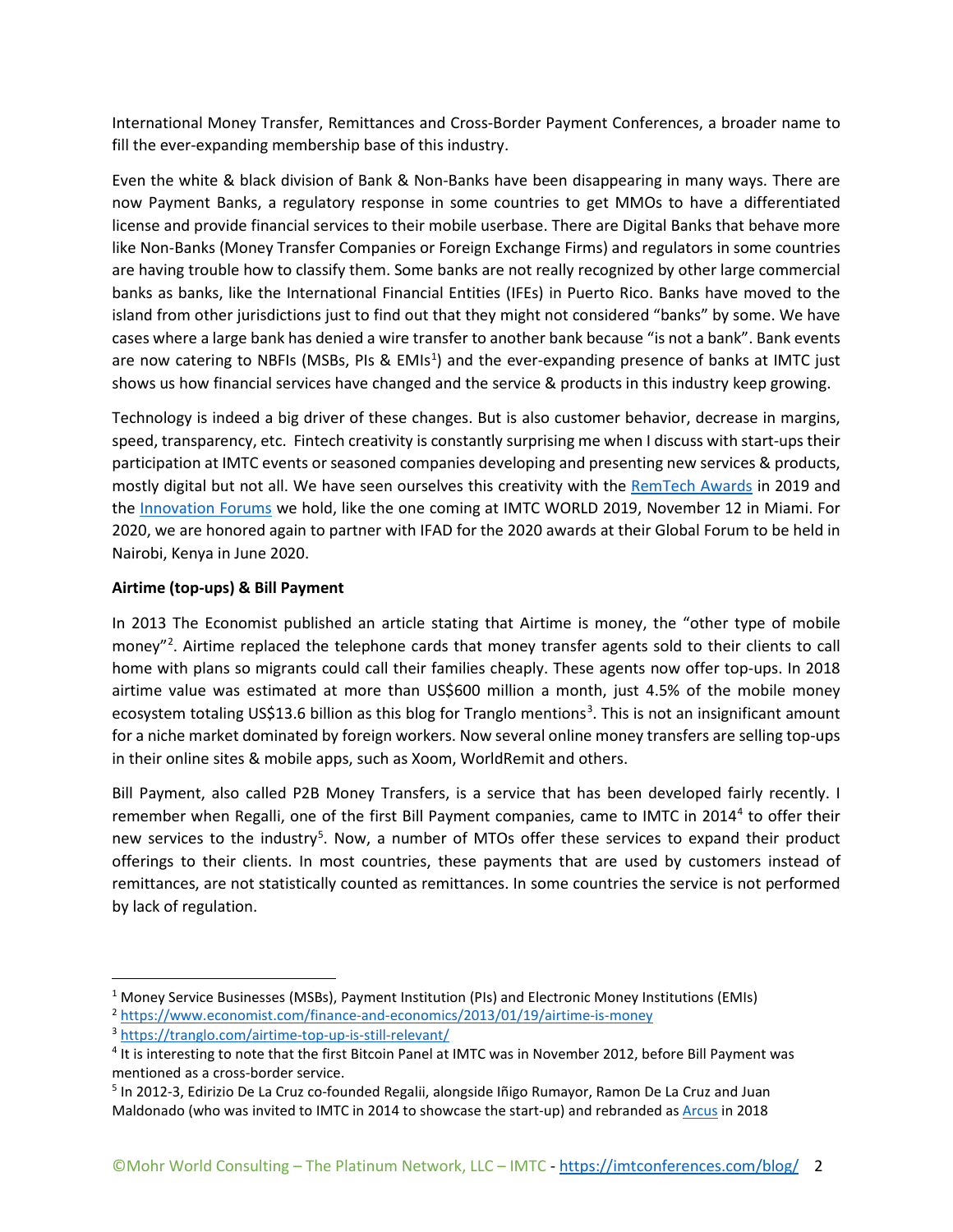### **Courier Services**

Courier and Packaging Services have been provided by Money Transfer Agents for quite some time now. I want to remind my readers that Money Transfer Agents were either Travel Agencies and/or Foreign Exchange Companies back in the 80s when the appearance of the Fax and new regulation (fueled by the large migration waves of the 70s-80s and 90s to North America & Europe) gave them a new service to offer to their ethnic clients. These Travel Agents use to send "casual couriers" with packages and boxes from other clients, to be delivered at destination to the package recipients<sup>[6](#page-2-0)</sup>. These services grew to a service called "maleteros", people that travel in commercial airlines with 20-30 suitcases of goods to be delivered in destination.

The most interesting development of courier services is without a doubt the Philippine balikbayan boxes ("repatriate box" in Tagalog). This is a corrugated box of precise measurements containing items sent by Overseas Filipinos Workers (OFWs) and often shipped by freight forwarders specializing in balikbayan boxes that are sent by ship or air. It is believed that the first to offer balikbayan box services was done by Rico Nunga at REN International<sup>[7](#page-2-1)</sup> in Los Angeles, California in 1981 followed by Ramon Ungco who founded Port Jersey Shipping International<sup>[8](#page-2-2)</sup> in New York. The Philippine government has, since 1987, enacted regulation for these specialized services.

There are Courier Service Companies that have become MTOs, like LBC Express who provides remittances<sup>[9](#page-2-3)</sup>, bill payment<sup>[10](#page-2-4)</sup> and packaging services to Filipinos abroad or Latin Travel in Spain, providing Money Transfers, Courier Services and still, Travel Services<sup>11</sup>. Argenper, a widely known South American MTO with HQ in Perú, has long been also providing Money Transfers, Courier Services, Foreign Exchange and Travel Services<sup>[12](#page-2-6)</sup>.

In many cities in the US and Europe (Spain, UK) courier services to Latin American countries have been growing with more companies serving the need of migrants to send home packages at significantly lower prices that the main international courier companies such as DHL, FedEx, UPS, etc. With more freight custom services in countries with large migrant populations, governments in receiving countries have had to improve practices at airports & ports and regulate services. Migrants care less about speed than cost. For a number of Money Transfer Agents the ability to provide Courier Services has been a blessing due to the decrease in profits that they used to receive from the provision of remittances services. Some traditional MTO agents in Miami, Florida now make more than 60% of their income from packages and have kept their clients coming despite the growth of mobile or online money transfers who otherwise they would lose completely. Even large volume MTO agents cannot survive with money transfers alone anymore.

<span id="page-2-0"></span><sup>&</sup>lt;sup>6</sup> These casual couriers might receive free tickets in compensation or payment for their services

<span id="page-2-1"></span><sup>7</sup> <https://renbalikbayan.wordpress.com/> - One Regular Box cost US 65 (October 2019) to Manila

<span id="page-2-2"></span><sup>8</sup> <http://portjerseyshipping.com/>

<span id="page-2-3"></span><sup>9</sup> <https://www.lbcexpress.com/article/get-to-know-our-remittance-partners.html>

<span id="page-2-4"></span><sup>&</sup>lt;sup>10</sup> Bill payments in partnership with Bayad Center providing more than 100 payment services (credit card bills, utilities, government service fees, etc.)

<span id="page-2-5"></span><sup>11</sup> <http://www.grupolatintravel.com/>

<span id="page-2-6"></span><sup>12</sup> <https://www.argenper.com.pe/servicios/>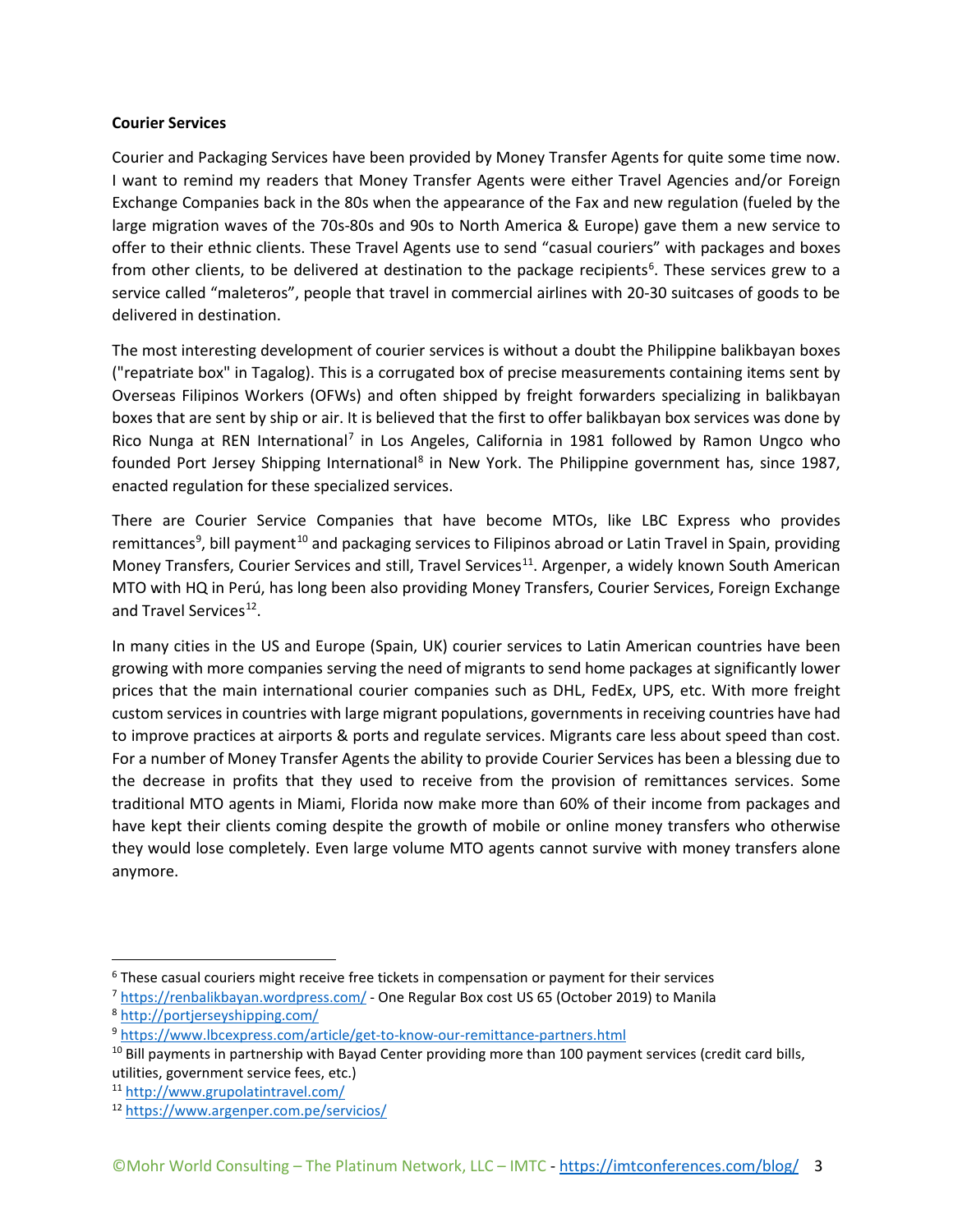#### **Mohr World Consulting & ICSA**

My role as one of the founders of th[e MSBA,](https://www.msbassociation.org/) the US Money Service Business Association, inspired a group of courier company owners in South Florida, NY-NJ and California to seek my advice with the creation of [ICSA,](https://www.linkedin.com/company/international-courier-services-association-icsa/) the International Courier Services Association. This trade group whose mission is to professionalize and be the voice of the courier services companies that specialize in providing services to migrants and ethnic communities, has begun its journey. Through meetings in these past months, the need of this growing sector for industry representation is evident; members are looking beyond day-to-day market competition, in order to react as a group to changing regulation all around the world. The modernization of custom processes, the changes in taxes, the compliance concerns of regulators and law enforcement agencies and agreements on best practices are a must. It is important that the specialized courier services that ICSA members perform are understood and recognized by other associations in this industry such as [FIATA,](https://fiata.com/) [CLADEC,](http://www.cladec.org/) [ALACAT,](https://alacat.org/) [FETEIA,](https://www.feteia.org/) and [ASAPRA.](https://asapra.com/)

We hope that ICSA is as successful as the MSBA, led by Kathy Tomasofsky, MSBA Executive Director, whose membership base of Industry Members, Associate Members & Smaller Participants keeps growing. It is interesting that some ICSA members were license MTOs that surrendered their licenses, decided to shift gears and provide courier services, either in their own branches or to their past MTO Agents.

It is important to mention that Check Cashing is still important in the US as a source of income – and customers, for MTO Agents. There were around 13,000 outlets in the US in 2015 providing check cashing services with FISCA estimating a volume of over \$56 billion<sup>[13](#page-3-0)</sup>. The US Fed published in 2018 that the number of checks issued in the US keeps declining (at a rate of 4-5% per year), slower than most people predicted years ago. Money orders, payday advances and prepaid debit cards are other products that keep MTO agents profitable.

## **Digital and the Industry**

As digitalization continues, and globalization too, despite the Trump Administration and other such initiativesto the contrary, the fate of traditional brick & mortar services is again and again put in question. As many speakers and panelists at IMTC have examined, disruption is not as fast as some people might think – or as some fintechs need to express to get funding. But is slowly happening as Manuel Orozco discusses in his [October IMTC Blog.](http://bit.ly/35SpwOY) Technology is helping everyone in the industry to streamline operations and serve clients online, and offline too; even with the War on Cash continuing, technology is also making cash management cheaper. Legacy systems still abound in the Money Transfer Industry and many MTOs are facing the decision now to change and choose one of the few, but very good money transfer software systems with state-of-the-art technology, that are available to them.

One Money Transfer Agent with a large number of stores in South Florida commented that their branch operators disliked one MTO system so much that they would refuse to suggest that specific MTO to walkin clients because of its "user-unfriendly" software. Other payers in different countries cannot serve new online MTOs because of the impossibility of their legacy systems to interact with APIs.

Online Money Transfer Companies in sending markets are using the same distribution channels at destination that traditional MTOs, either cash pick-up or deposit to banks, and increasingly deposit to

<span id="page-3-0"></span><sup>13</sup> <https://www.natcnc.com/msb/check-cashing-services-behind-scenes/>